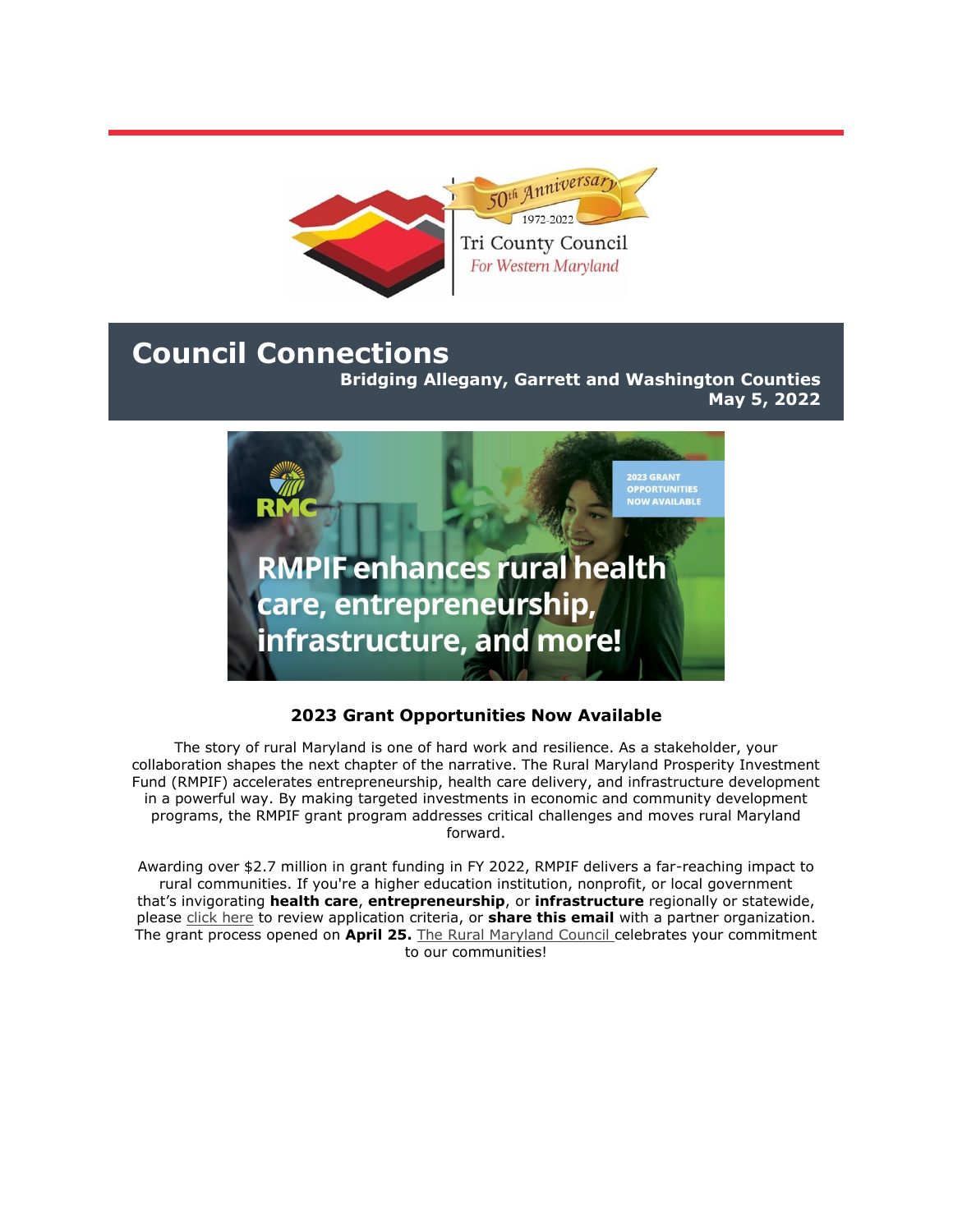

### **Next CoHort Now Forming Virtual Lean Peer Group #24 June 2022 - May 2023**

Maryland World Class Consortia has held regional Lean Peer Groups throughout Maryland since 2012. This program is now available to organizations regardless of company location. Lean applies to any type of organization and processing environment. Whether you are a manufacturer, distributor, service organization, or a non-profit, this program should be part of your Continuous Improvement plan. Revamp and re-energize your Lean strategy by networking with and learning from others who are committed to creating a Lean culture.

For Program Details and Registration follow [this link.](https://r20.rs6.net/tn.jsp?f=0012NU7iwXrSd1rs4DIvhLwLabczKM0Cnrs2WL0vkINk-j3WgVcBIL28kcGrWF8kkYA3jSVa53CDTlCg9_YHttUhEYHUw38OYarU-yPpFQI0VsdD8B9HE3rPqXsfqja-FSGE8i5iMIydprlI67YViLs7S9s4LiQL0pZXVXc55hu4i4=&c=sihYbmu6m6Di8b6P3t5KLjRNoVKdPDru48MeyCXmiQa98dQsoCA-Ug==&ch=HJRV6I3-P55Rrc-5nFl6GMqdxidghxtyg8-LGggWQ-apHwYUaDSb6A==)



#### **Apply Now for the Appalachian Leadership Institute**

The Appalachian Regional Commission (ARC) is seeking 40 fellows from all 13 Appalachian states, and all walks of community life, for the Class of 2022-2023. ALI is a FREE leadership and economic development program designed to help anyone who lives or works in Appalachia gain skills to strengthen their community. From October 2022 – July 2023, participants will attend six multi-day seminars across the Region, and end with a capstone graduation event held in Washington, DC. Apply by June 1 at **[arc.gov/leadership](https://r20.rs6.net/tn.jsp?f=0012NU7iwXrSd1rs4DIvhLwLabczKM0Cnrs2WL0vkINk-j3WgVcBIL28mCT5OvFrwvBVOlvXnOLsGmTJWkzVB8cTbT0IBgb4mPie6ir48ofBbafkb_33xfi3ndaMwpyVqQXUMy47XfzTyGhZ1w-JEV8huMp8ZPXOl3N&c=sihYbmu6m6Di8b6P3t5KLjRNoVKdPDru48MeyCXmiQa98dQsoCA-Ug==&ch=HJRV6I3-P55Rrc-5nFl6GMqdxidghxtyg8-LGggWQ-apHwYUaDSb6A==)**.